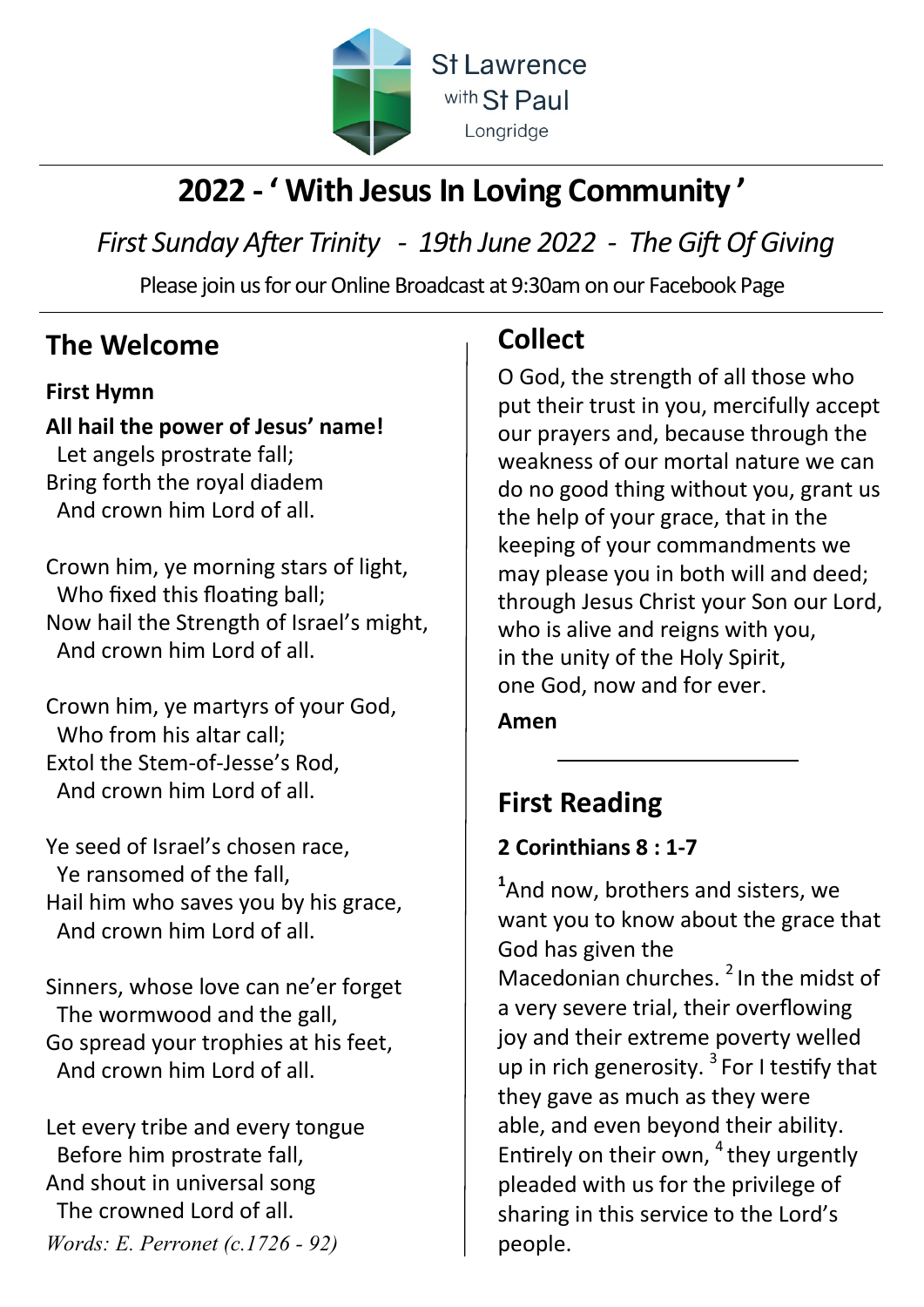<sup>5</sup> And they exceeded our expectations: They gave themselves first of all to the Lord, and then by the will of God also to us. <sup>6</sup> So we urged Titus, just as he had earlier made a beginning, to bring also to completion this act of grace on your part.<sup>7</sup> But since you excel in everything—in faith, in speech, in knowledge, in complete earnestness and in the love we have kindled in you—see that you also excel in this grace of giving.

This is the word of the Lord

**Thanks be to God**

### **Gradual Hymn -**

#### **Be still for the presence of the Lord,**

the Holy One, is here; Come, bow before him now, with reverence and fear. In him no sin is found, we stand on holy ground. Be still, for the presence of the Lord, the Holy One is here.

Be still, for the glory of the Lord is shining all around; He burns with holy fire, with splendour he is crowned. How awesome is the sight, our radiant King of Light! Be still, for the glory of the Lord is shining all around.

Be still, for the power of the Lord is moving in this place, He comes to cleanse and heal, to minister his grace. No work too hard for him, in faith receive from him; Be still, for the power of the Lord is moving in this place.

# **Gospel Reading**

**Matthew 19:16-26**

Alleluia, alleluia

The word of the Lord endures for ever. The word of the Lord is the good news announced to you.

### **Alleluia.**

Hear the Gospel of our Lord Jesus Christ according to Matthew

# **Glory to you O Lord.**

 $16$  Just then a man came up to Jesus and asked, "Teacher, what good thing must I do to get eternal life?"

 $17$  "Why do you ask me about what is good?" Jesus replied. "There is only One who is good. If you want to enter life, keep the commandments."

<sup>18</sup> "Which ones?" he inquired. Jesus replied, "'You shall not murder, you shall not commit adultery, you shall not steal, you shall not give false testimony, <sup>19</sup> honor your father and mother,' and 'love your neighbor as yourself.'"

 $20$  "All these I have kept," the young man said. "What do I still lack?"

 $21$  Jesus answered, "If you want to be perfect, go, sell your possessions and give to the poor, and you will have treasure in heaven. Then come, follow me."

<sup>22</sup> When the young man heard this, he went away sad, because he had great wealth.

<sup>23</sup> Then Jesus said to his disciples, "Truly I tell you, it is hard for someone who is rich to enter the kingdom of heaven.

*Words: David Evans*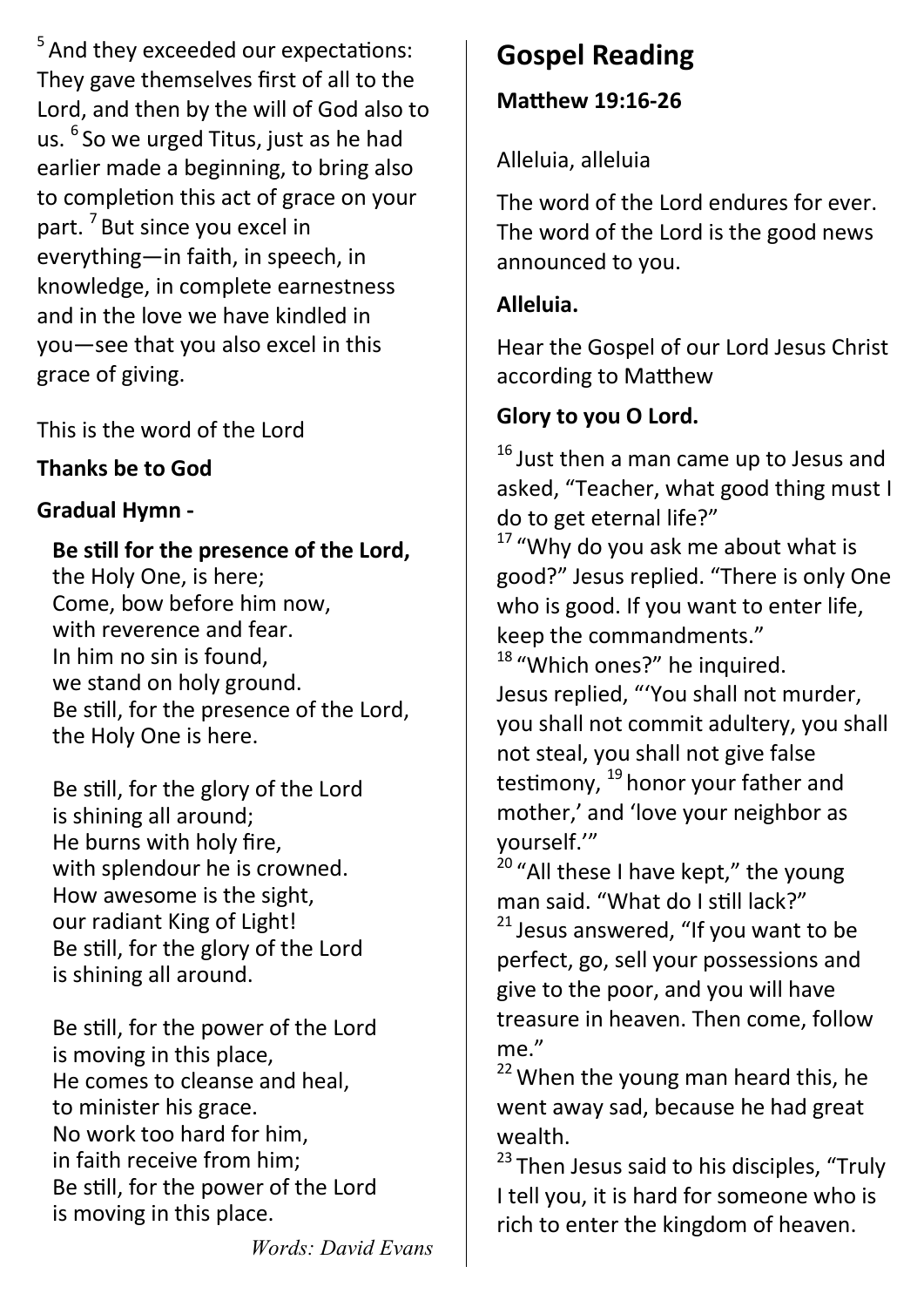$24$  Again I tell you, it is easier for a camel to go through the eye of a needle than for someone who is rich to enter the kingdom of God."

<sup>25</sup> When the disciples heard this, they were greatly astonished and asked, "Who then can be saved?"

<sup>26</sup> Jesus looked at them and said, "With man this is impossible, but with God all things are possible."

This is the Gospel of the Lord

 **Praise to you, O Christ.**

## **Hymn during preparation of the Table**

**Before the throne of God above**

I have a strong, a perfect plea, A great High Priest whose name is Love, Who ever lives and pleads for me. My name is graven on his hands, My name is written on his heart; I know that while in heaven he stands No tongue can bid me thence depart, No tongue can bid me thence depart.

When Satan tempts me to despair, And tells me of the guilt within, Upward I look and see him there Who made an end to all my sin. Because the sinless Saviour died, My sinful soul is counted free; For God, the Just, is satisfied To look on him and pardon me, To look on him and pardon me.

Behold him there! The risen Lamb, My perfect, spotless righteousness; The great unchangeable I AM, The King of glory and of grace! One with himself I cannot die, My soul is purchased by his blood; My life is hid with Christ on high, With Christ, my Saviour and my God, With Christ, my Saviour and my God.

I bow before the cross of Christ, And marvel at this love divine; God's perfect Son was sacrificed To make me righteous in God's eyes. This river's depths I cannot know But I can glory in its flood, The Lord Most High has bowed down low And poured on me his glorious love, And poured on me his glorious love.

# **Hymn During Communion**

**As the deer pants for the water,**

So my soul longs after You. You alone are my heart's desire And I long to worship You.

 *You alone are my strength, my shield, To You alone may my spirit yield. You alone are my heart's desire And I long to worship You.*

I want You more than gold or silver, Only You can satisfy. You alone are the real joy-giver And the apple of my eye.

*You alone are ...*

You're my Friend and You're my Brother, Even though You are a king. I love You more than any other, So much more than anything.

*You alone are ...*

### **Final Hymn**

#### **Christ is made the sure Foundation,** Christ the Head and Corner-stone, Chosen of the Lord, and precious, Binding all the Church in one, Holy Sion's help for ever, And her confidence alone.